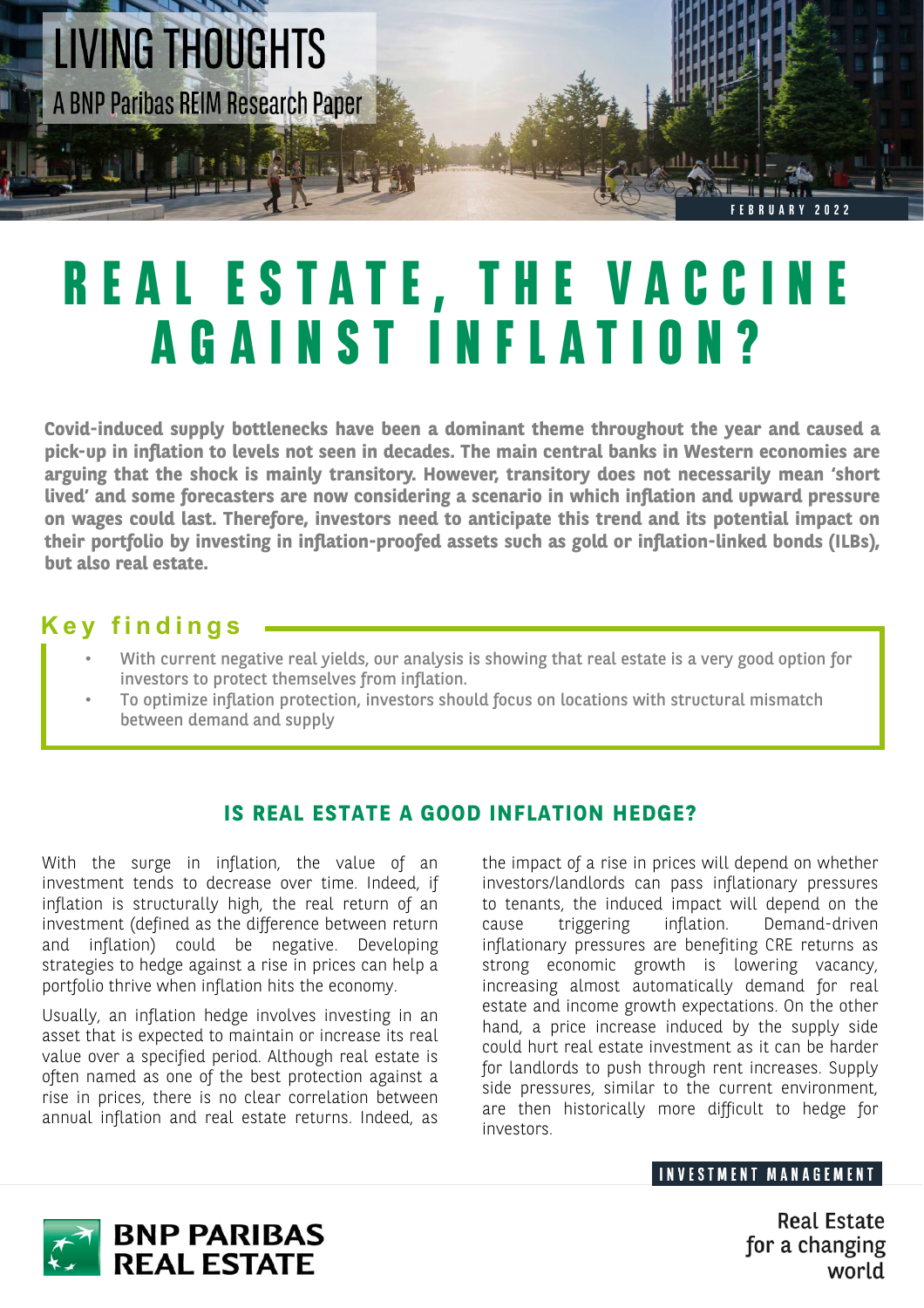

The current shock on prices is induced both by demand (from the accumulated forced savings during the pandemic) and by the supply side. Indeed, the supply bottlenecks on specific components (i.e. microchips) spread to energy, transport and, finally, to most goods and services. Moreover, the uneven

recovery across sectors is also the cause of frictions in the labour market and triggered sustained wage pressures. This implies that investors need to develop more specific strategies to protect their investment against inflation.

#### **REAL ESTATE IS THE BEST OPTION GIVEN THE CURRENT MARKET CONDITION**

The capabilities of each asset class to deliver higher returns than inflation is important for investors. Indeed, the higher the certainty of generating a positive real return over a certain holding period, the more appealing the asset class is for investors. By comparing the real return received for a given holding period, we can calculate the number of years investors needs to outperform inflation.

In Europe, real estate provides a positive real return earlier than equities (5 years for real estate vs 11 years for equity). It means that, since 2000, there has been no 5 years period where real estate did not deliver a positive real return. Fixed income also provided a positive real return for holding periods

higher than 5 years. In Germany and France the results are very similar with strong inflation hedging skills for real estate. In the US, real estate also has the best hedging skills, although the time to hedge is slightly longer. Using even longer time series in the US, back to 1980, does not significantly alter these results. In the UK the results are not as strong, which might be a result of rents usually not being indexed.

Overall, both real estate and fixed income appear to have strong hedging capabilities against inflation. However, in the current context and with current negative real yields, we can infer that real estate should be the best option for investors to protect themselves against inflation.



#### **Figure: Minimum holding period to have a positive real return (2000-2020)**



**Real Estate** for a changing world

**INVESTMENT MANAGEMENT**